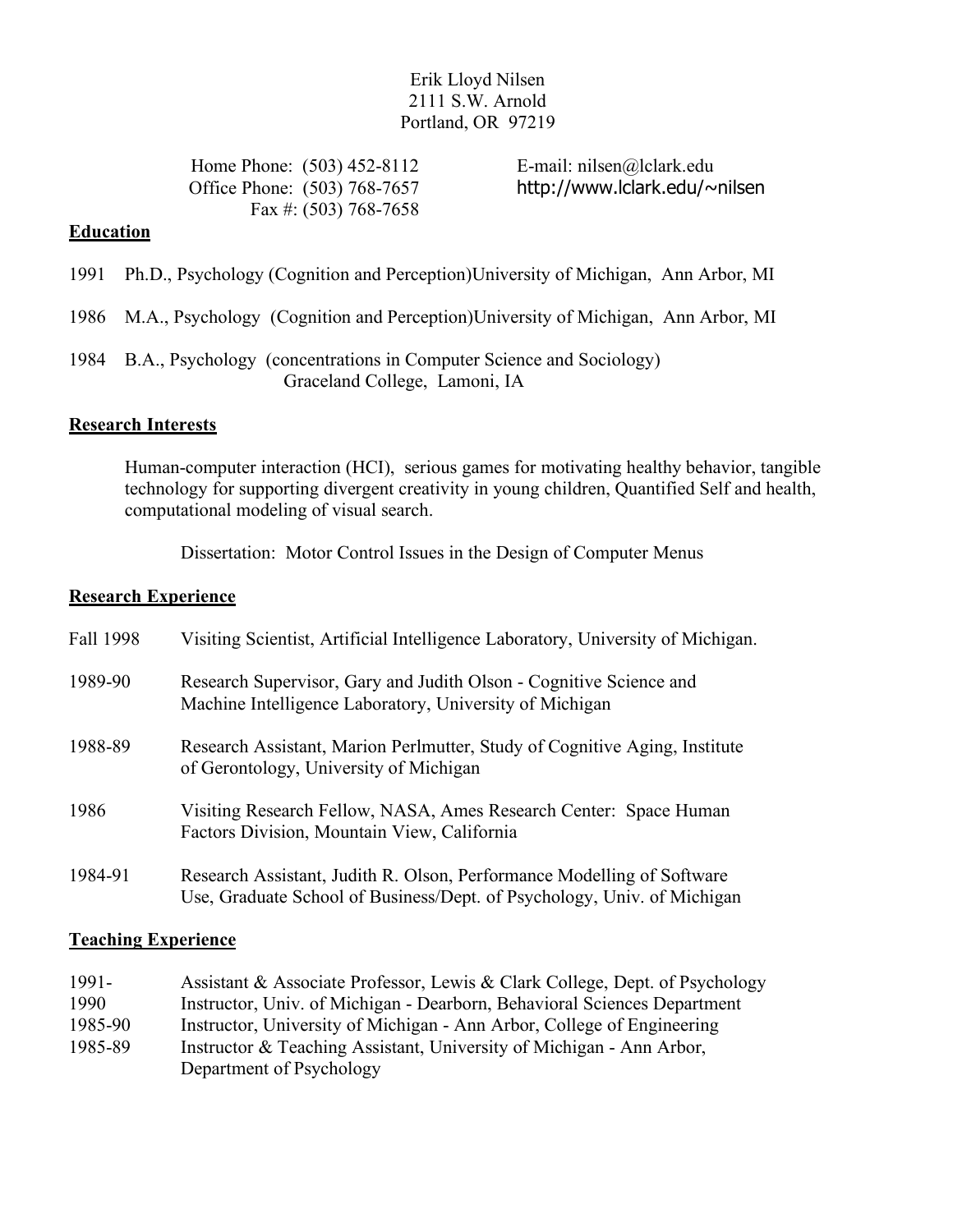# **Grant Activity**

#### *Current*

## **Rehearsing Disaster: Understanding Earthquake Preparedness Behavior in an Interactive Environment**

Source: National Science Foundation. Dates: 9/19 – 8/23. Amount: \$559,617. Role: Co-Pi with Peter Drake, Elizabeth Safran and Brian Sebok.

# **Broad Implementation: Creating Communities of Learners for Informal Cognitive Science**

**Education.** *(currently unfunded but project continues)* Source: National Science Foundation, Division of Research on Learning. Dates: 9/11 – 8/17. Amount: \$2,995,325. Sub-award #4552-LCC01 to OMSI and LC (funded 2012-2015). Role: Research Partner (involving 74 LC student researchers since 2012).

## **Play Lab.** *(no cost extension through 8/19)*

Source: Institute of Museum and Library Services (IMLS). Dates: 10/16 – 8/19. Amount:\$149,820 Role: Research Partner (and mentoring two LC student interns).

#### *Recent*

## **EDURange: Supporting cyber security education with hands-on exercises, a student-staffed help-desk, and webinars.**

Source: National Science Foundation. Dates:  $8/15 - 7/18$ . Amount: \$240,690. Role: External Evaluator and Consultant on Learning Objectives and User Interface.

## **EDURange: A Cybersecurity Competition Platform to Enhance Undergraduate Security Analysis Skills.**

Source: National Science Foundation. Dates: 8/12 – 7/14. Amount: \$119,981. Role: External Evaluator and Consultant on Learning Objectives and User Interface.

## **Lewis & Clark Rogers Summer Faculty Student Collaborative Research Program.**

Sources: Various including Rogers, Fairchild, HHMI, Miller Grants. Amount: Varies by year, \$15,700 - \$29,900. Dates: 10 weeks each summer from 2008 – 2017. Role: Research Mentor and Supervisor for 24 LC and 7 High School students.

## **Publications**

- Weiss, R. S., Turbak, F. A., Mache, J., Nilsen, E., & Locasto, M. E. (2016, August). Finding the Balance Between Guidance and Independence in Cybersecurity Exercises. In *ASE@ USENIX Security Symposium*.
- Weiss, R. S., Boesen, S., Sullivan, J. F., Locasto, M. E., Mache, J., & Nilsen, E. (2015). Teaching cybersecurity analysis skills in the cloud. In *Proceedings of the 46th ACM Technical Symposium on Computer Science Education* (pp. 332-337). ACM.
- Boesen, S., Weiss, R. S., Sullivan, J. F., Locasto, M. E., Mache, J., & Nilsen, E. (2014, August). EDURange: Meeting the Pedagogical Challenges of Student Participation in Cybertraining Environments. In *CSET*.
- Weiss, R., Mache, J., & Nilsen, E. (2013). Top 10 hands-on cybersecurity exercises. *Journal of Computing Sciences in Colleges*, *29*(1), 140-147.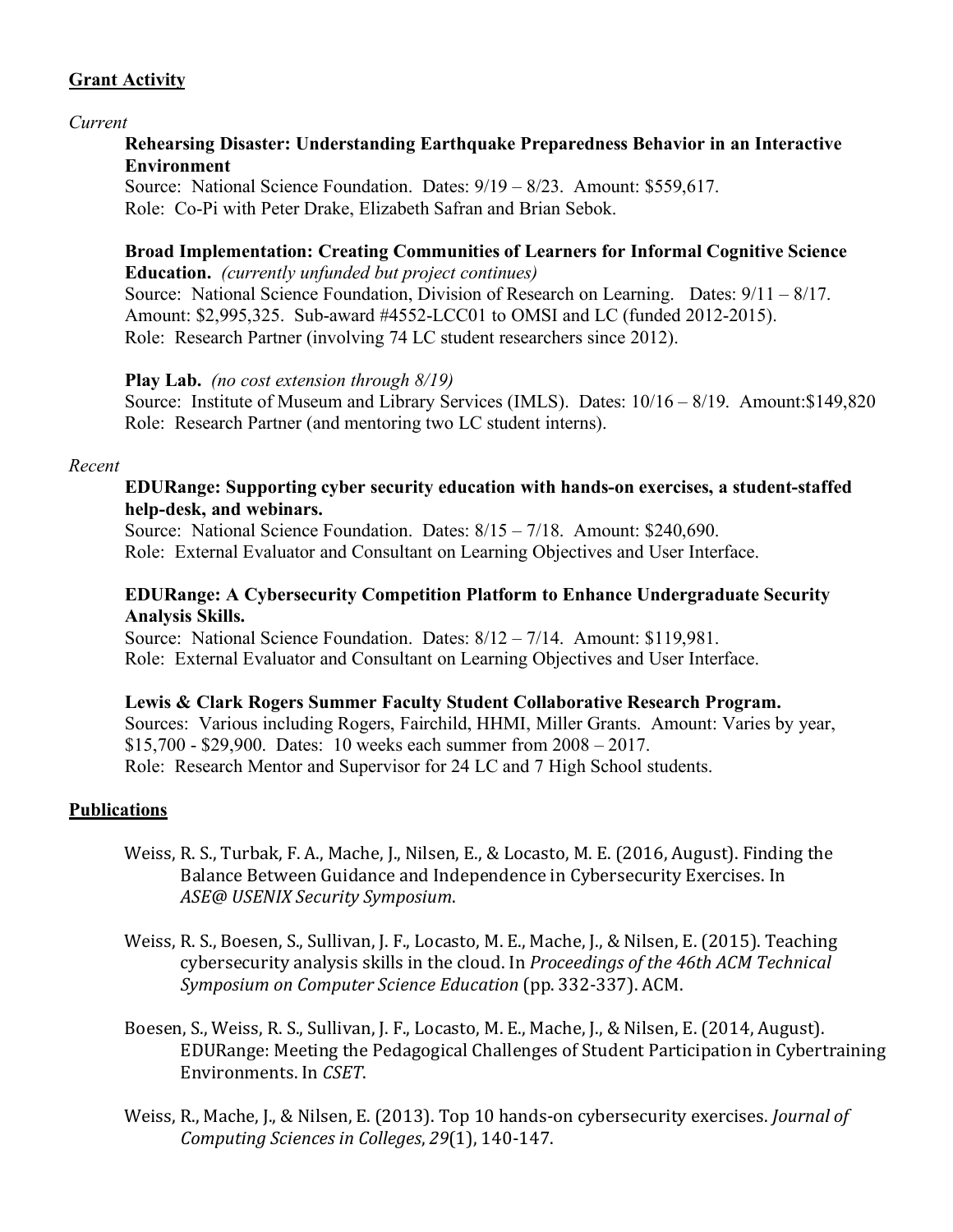- Nilsen, E., \*LeDonne, R., Klemperer, E., Olund, S. (2011) Conflict Resolution With a Serious Game for Peace. *Proceedings of Games + Learning + Society Conference*, June 2011, 175 - 184.
- Klemperer, E., LeDonne, R., Nilsen, E. (2011) Promoting Human Rights While Polarizing Political Perceptions With a Serious Game. *Proceedings of Games + Learning + Society Conference*, June 2011, 161 - 168.
- Burke, M., Hornof, A., Nilsen, E., & Gorman, N. (2005). High-cost banner blindness: Ads increase perceived workload, hinder visual search, and are forgotten. *ACM Transactions on Computer-Human Interaction,12(4)*, December, 2005. 423 - 445
- Burke, M., Gorman, N., Nilsen, E., & Hornof, A. (2004). Banner ads hinder visual search and are forgotten. Extended Abstracts of ACM CHI 2004: *Conference on Human Factors in Computing Systems*, New York: ACM, 1139-1142.
- Butzon S., Sheedy J., & Nilsen E.(2002) The efficacy of computer glasses in reduction of computer worker symptoms. *Optometry* 73(4): 221-30 (Optometry (St. Louis))
- Kolker D., Hutchinson R., & Nilsen E.(2002) Comparison of tests of accommodation for computer users. *Optometry* 73(4): 212-220 (Optometry (St. Louis))
- Nilsen, E. (2000) Giving GOMS to Undergrads: Teaching Cognitive Modeling*. CHI 2000. Conference on Human Factors in Computer Systems*. April, 2000.
- Nilsen, E., Evans, J. (1999) Exploring the Divide Between Two Unified Theories of Cognition: Modeling Visual Attention in Menu Selection*. CHI '99 Conference on Human Factors in Computer Systems*. 288,289.
- Nilsen, E., Salibello, C. (1997) Survey of U.S. Optometrist's Regarding Prevalence and Treatment of Visual Stress Symptoms*. HCI International '97. Proceedings of the 7th International Conference on Human-Computer Interaction*, San Francisco, California, 24-30 August. Elsevier Science B. V.
- Schlichting, C. and Nilsen, E. (1996) Signal Detection analysis of WWW search engines. *Designing for the Web: Empirical Studies Conference Proceedings*, 1996, available electronically at http://microsoft.com/usability/webconf.htm
- Nilsen, E. (1996) The Gnosis Of Knowledge Navigation On The Net. *Behavior Research Methods, Instruments, & Computers*, 28 (2), 179-182.
- Nilsen, E., Fencsik, D., Smith, A., Solares, L., Stratton, S. (1995) Reducing Visual Stress Symptoms of VDT Users With Prescription Eyeglasses. *CHI '95 Conference Adjunct Proceedings, 83-84*
- Salibello, C. and Nilsen. E. (1995) ) Is There A Typical VDT Patient? A Demographic Analysis. *Journal of the American Optometric Association*, 66, 479-483.
- Meyer, S., Cohen, O., Nilsen, E. (1994) Device comparisons for goal-directed tasks. *CHI '94 Conference Companion Proceedings*, 251-252.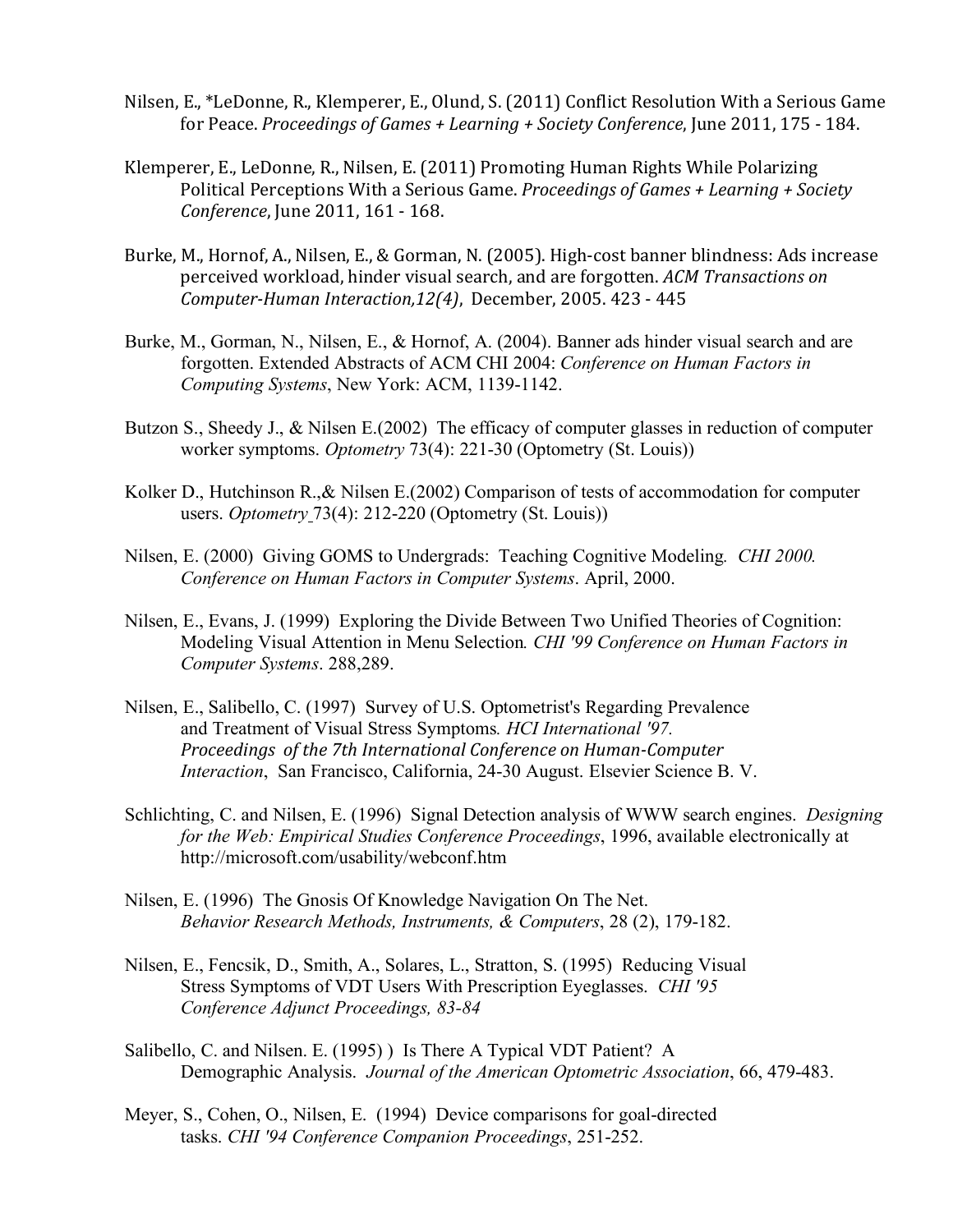- Nilsen, E. (1993) Computer supported co-operative work meets the liberal arts. *Psychology Teaching Review*, (2), 2, 95-104.
- Nilsen, E., Jong, H., Olson, J., Biolsi, K., Reuter, H., Mutter, S. (1993) The growth of software skill: A longitudinal look at learning and performance. *Proceedings of the INTERCHI '93 Conference on Human Factors in Computer Systems*, 149-156.
- Cohen, O., Meyer, S., and Nilsen E. (1993) Studying the movement of high tech rodentia: Pointing and dragging. *Adjunct Proceedings of the INTERCHI '93 Conference on Human Factors in Computer Systems*, 135-136.
- Nilsen, E., Jong, H., Olson, J., Polson P. (1992) Method engineering: From data to model to practice. *Proceedings of the CHI '92 Conference on Human Factors in Computer Systems*, 313-320.
- Walker, N., Smelcer, J. B., & Nilsen, E. (1991) Optimizing speed and accuracy of menu selection: a comparison of walking and pull-down menus. *International Journal of Man-Machine Studies*. 35(6), 871-890.
- Nilsen, E. (1991) Perceptual-motor control in human-computer interaction. *Cognitive Science & Machine Intelligence Laboratory Technical Report* #37, The University of Michigan.
- Nilsen, E. (1991) Perceptual-motor control in human-computer interaction. *SIGCHI Bulletin*, 23(4), 83.
- Olson, J.R., Nilsen, E. (1988) Analysis of the cognition involved in spreadsheet software interaction. *Human Computer Interaction*, 3, 309-349.

#### **Conference Presentations (Peer Reviewed)**

- 2019 Videogames and Earthquake Preparedness: Effects of Avatar Identificaion and Resource Richness. Safran, E. B., Drake, P., Nilsen, E., Sebok, B. (July, 2019) 44th Annual Natural Hazards Workshop.
- 2019 Using Tangible Technology to Teach Children Coding Concepts. Allie Gregoire, Hanna Lyubinina, Ellie Lasarow, Hera Dewan, Iri Angelova, Sophia Aron, Macy Balassone, Zack Hart, Zara Kazi, Dylan Pastrana, Serena Saba, Sheridan Shenkin, Abbie St Vaughan, Erik Nilsen.( (Lewis & Clark College). *Western Psychological Association Convention*. April 2019.
- 2018 Divergent and Convergent Play with Tangrams: Tangible Technology Produces Functional Fixedness in Young Children. Willow Wood, Arianna Marshank, Blake Murray, Samantha Barstack, Ryan Nilsen, Sofia Solares, Jackie Potter, Maddie Caron, Macy Balassone, Sophia Aron, Elizabeth Goldsmith, Caroline Lawrence, Lili Chambers, Eamonn Gottlieb, Malavika Arun, Sydney Roth, Anastasia Adriano, and Erik Nilsen (Lewis & Clark College). *Western Psychological Association Convention*. April 2018.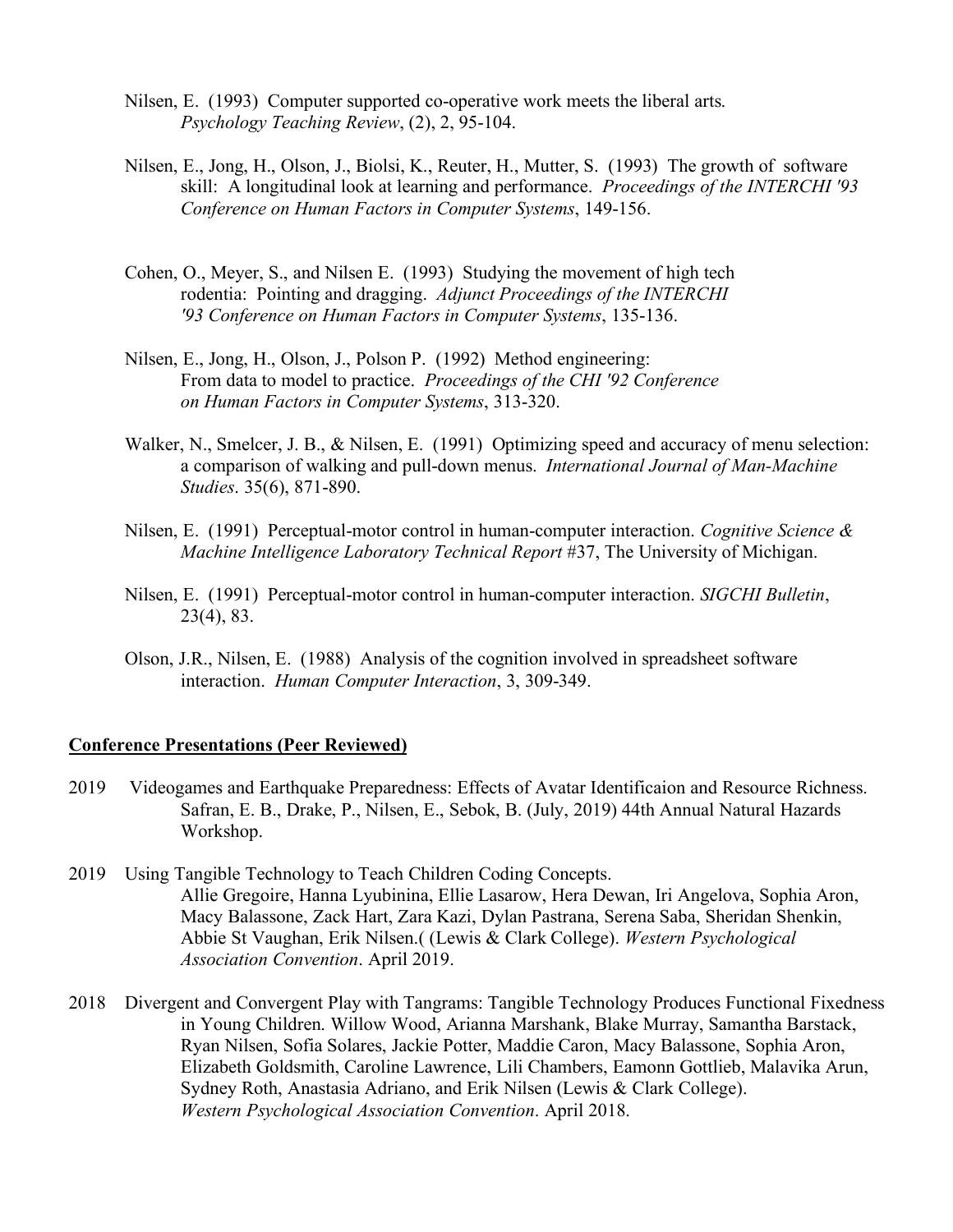- 2018 Methods of Motivation: Visualizing Activity with Fitbit and Google Maps. Sam Peers Nitzberg, Sheridan Shenkin, Rishi Javia and Erik Nilsen. (Lewis & Clark College). *Western Psychological Association Convention*. April 2018.
- 2018 Effects of Framing and Character Identification with Narrative Videos on Intent to Take Earthquake Preparedness Action. Safran, E. B., Sebok, B., Nilsen, E., Duffett, B., Petrie, G., Smay, H., Weaver, A., Garcia, D. (July,2018) 43rd Annual Natural Hazards Workshop.
- 2017 Virtual Map Interface Increases Daily Steps for Activity Tracker Users. Blake Murray, Arianna Marshank, Willow Wood, Andres Cortes, Jeremy McWilliams and Erik Nilsen (Lewis & Clark College). *Western Psychological Association Meeting*. April 2017.
- 2017 Tangible Technology with Tangrams: Puzzling Findings for Functional Fixedness. Arianna Marshank, Blake Murray, Willow Wood, Sophia Aron, Samantha Barstack, Lili Chambers, Anastasia Adriano, Malavika Arun, Macy Balassone, Elizabeth Goldsmith, Eamonn Gottlieb, Caroline Lawrence, Ryan Nilsen, Sydney Roth and Erik Nilsen (Lewis & Clark College). *Western Psychological Association Meeting*. April 2017.
- 2016 Finding the Balance Between Guidance and Independence in Cybersecurity Exercises. Weiss, R. S., Turbak, F. A., Mache, J., Nilsen, E., & Locasto, M. E. In *ASE@ USENIX Security Symposium*. August 2016.
- 2016 Parent-child Co-play With Tangible Tech Shape Recognition and Creativity in Preschoolers. Raiven Greenberg, Karma Rose Macias, Jesus Hernandez, Noah Tewelde, Marco Chairez, Hannah Fritz, Owen Gartner, Ang Li, Sydney Roth, Elizabeth Valadez, Willow Wood, & Erik Nilsen (Lewis & Clark College) *Western Psychological Association Meeting*. April 2016.
- 2016 Traveling the Trail With Fitbits: Social Referencing and Maps Motivate Movement. Jesus Hernandez, Raiven Greenberg, Karma Rose Macias, Marco Chairez, Noah Tewelde, Jeremy McWilliams & Erik Nilsen (Lewis & Clark College) *Western Psychological Association Meeting*. April 2016.
- 2016 Safran, E. B., Sebok, B., Nilsen, E. (2016) Next Generation Earthquake Messaging Strategies. 41st Annual Natural Hazards Workshop
- 2015 Using Tangible Technology Improves Shape Recognition and Creativity in Preschoolers. Schooler, Joel, Heinselman, Susan, Callaghan, Noah, Macias, Karma Rose, Greenberg, Raiven, Halpern, Hannah, Bauer, Gemma, Higger, Hayden, Macomber-Millman, Nakaia, Murillo, Joaquin, Rebensdorf, Elijah and Nilsen, Erik. *Western Psychological Association Meeting*. April 2015.
- 2015 Teaching cybersecurity analysis skills in the cloud. Weiss, R. S., Boesen, S., Sullivan, J. F., Locasto, M. E., Mache, J., & Nilsen, E. *46th ACM Technical Symposium on Computer Science Education* ACM.
- 2015 Social Referencing Facilitates Fitness with Fitbit: Competition Wins, Collaboration Places. Heinselman, Susan, Callaghan, Noah, Schooler, Joel, Rebensdorf, Elijah & Nilsen, Erik. *Western Psychological Association Meeting*. April 2015.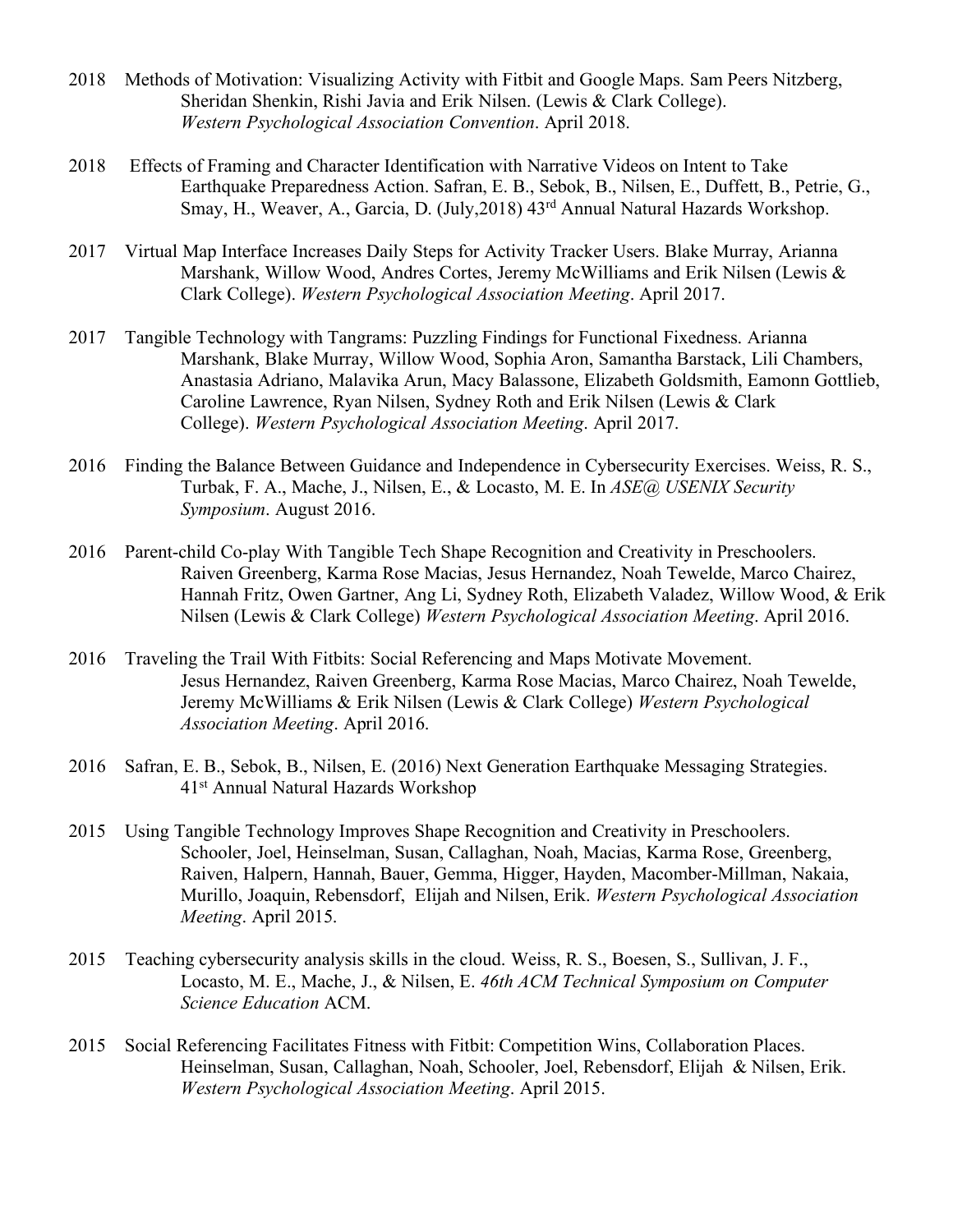- 2014 Boesen, S., Weiss, R. S., Sullivan, J. F., Locasto, M. E., Mache, J., & Nilsen, E. (2014, August). EDURange: Meeting the Pedagogical Challenges of Student Participation in Cybertraining Environments. *9th USENIX Workshop on Cyber Security Experimentation and Test (CSET '14).*
- 2014 Convergent Coaching Diminishes Divergent Play for Preschoolers. Lucas, Steven, Etzel, Desiree, Pichon, Marjorie, Farrakhan, Malik, Brown, Noelle, Fechtmeyer, Christian, Ledesma-Diaz, Abigail, Mahapatra, Nikhil, Millington, Niko, Sellers, Tate, Walker, Alyssa & Nilsen, Erik Lewis & Clark College. *Western Psychological Association Meeting*. April 2014.
- 2013 Development of "Difference" in Divergent Thinking of Young Children. Nilsen, K., Livstrom, I., Lifschitz, R., Blasher, D., Vega, E., Benson, M., Harrell, C., Hennessey, D., Moore, L., Ni, J., Sweek, E., Walker, A., & Nilsen, E. *Western Psychological Association Meeting*. April 2013.
- 2011 Conflict Resolution With a Serious Game for Peace. Nilsen, E., LeDonne, R., Klemperer, E., Olund, S. *Games* + Learning + Society Conference. June 2011.
- 2011 Promoting Human Rights While Polarizing Political Perceptions With a Serious Game. Klemperer, E., LeDonne, R., Nilsen, E. *Games* + Learning + Society Conference. June 2011
- 2010 Dispositional, Cognitive and Physiological Influences on Risky Decision Making*.* Rose Blackman, Dylan Peden, Richie LeDonne, Jessaca Willis, & Erik Nilsen, *Western Psychological Association Meeting*. April 2010.
- 2010 Impulsiveness Impairs and Arousal Assists Performance on the Game of Dice Task. Allison Sweeney, Noah Freed, and Erik Nilsen. *Western Psychological Association Meeting*. April 2010.
- 2010 The Eyes Have It: Memory for and Effectiveness of Store Signage, Andrew Nilsen, Erik Nilsen, Nathan Colker, Anthony Levi. *Western Psychological Association Meeting*. April 2010.
- 2009 Computer-Mediated Yogic Breathing Impacts Mood And Time Estimation, Erik Nilsen, Jocelyn Moore, Hailee Barnes, Lindsay Alt, Brian Ambuel, Michael Earley, Alice Longley, Alexander Maso, Kate Schatz. *Western Psychological Association Meeting*. April 2009.
- 2008 Promulgating Peace and Shrinking Stereotypes With a Computer Game. Erik Nilsen *Western Psychological Association Meeting*. April 2008.
- 2005 Erik Nilsen, Janel Putnam, Thomas Armstrong, Kerry Balaam, Marin Casselli, Rachel Farrell, Danielle Jamieson & Ian Rasmussen Learning from web-based tutorials: Getting to the heart of teaching effectiveness. *Western Psychological Association Meeting*. April 2005.
- 2005 Erik Nilsen, Alexander Goldman, Molly Young, Takanori Endo, Fay Carroll, Emiko Maeda, Nathalie Matson, Marriah Patterson, Matty Shepard & Sho Shinomiya. The effects of paper color on mood and performance. *Western Psychological Association Meeting*. April 2005.
- 2004 Burke, M., Gorman, N., Nilsen, E., & Hornof, A. Banner ads hinder visual search and are forgotten. *CHI 2004: Conference on Human Factors in Computing Systems*, April 2004.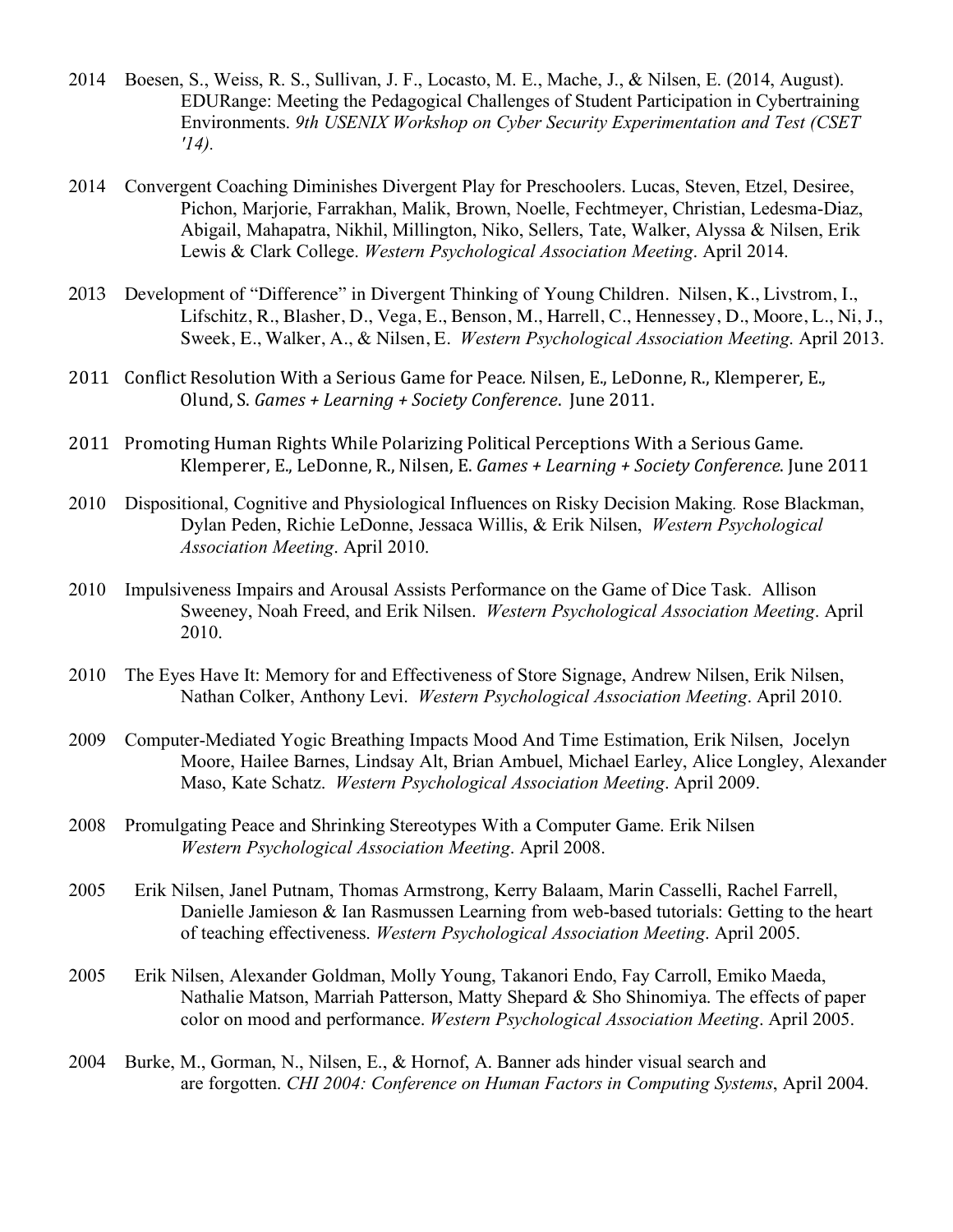- 2001 Nilsen, E., Emanuel, K., Braun, J., & Schoeneman K. Expert/Novice Differences in Visual Search During Perceptual Problem Solving. *Western Psychological Association Meeting*. May 2001.
- 2001 Nilsen, E., Braun, J., Emanuel, K., Schoeneman K., & Wilson, M. Successful Searching in Cyberspace: Influence of Experience, Gender and Age. *Western Psychological Association Meeting*. May 2001.
- 2001 Shearer, A., Nilsen, E. User Response to Two Algorithms as a Test of Collaborative Filtering. *CHI 2000. Conference on Human Factors in Computer Systems*. April, 2001.
- 2000 Nilsen, E., Schoeneman, K., & Schreiber, J. Encoding Matters: Using Iconic vs Symbolic Precues With Conjunction Targets. *Western Psychological Association Meeting*. April 2000.
- 1999 Nilsen, E., Evans, J. Exploring the Divide Between Two Unified Theories of Cognition: Modeling Visual Attention in Menu Selection. *CHI '99 Conference on Human Factors in Computer Systems*. April 1999.
- 1997 Nilsen, E., Salibello, C. Survey of U.S. Optometrist's Regarding Prevalence and Treatment of Visual Stress Symptoms. *HCI International '97 Meeting*, Aug. 1997
- 1997 Nilsen, E., Emerson, M., Fencsik, D., & Isenberg, Z. When relative mapping is absolutely better: A study of a hybrid input device. *Western Psychological Association Meeting* , April 1997.
- 1995 Nilsen, E., Fencsik, D., Smith, A., Solares, L., Stratton, S. Reducing Visual Stress Symptoms of VDT Users With Prescription Eyeglasses. *CHI '95 Conferenceon Human Factors in Computer Systems*.
- 1994 Meyer, S., Cohen, O., Nilsen, E. Device comparisons for goal-directed tasks. *CHI '94 Conference on Human Factors in Computer Systems*.
- 1994 Nilsen, E. and Crotchett, K. A computer-based measure of knowledge organization. *Western Psychological Association Convention*.
- 1993 Cohen, O., Meyer, S., and Nilsen E. Studying the movement of high tech rodentia: Pointing and dragging. *INTERCHI '93*.
- 1993 Friends, J., and Nilsen, E. Incorporating computer simulations in introduction to psychology: A study on sequencing. *Western Psychological Association – Rocky Mountain Psychological Association Convention*.

## **Invited Presentations**

- 2017 OMSI After Dark. Science of '97 and '17: Tangible Toys from Actimate Barney to Cognitoys Dino. Invited presenter for this monthly event for the public hosted at OMSI.
- 2016 Assessing the Landscape of High School STEM Research Experiences within Living Laboratory workshop. Invited Speaker and Panel member at NSF-funded workshop at Museum of Science, Boston, MA. Part of the National Living Laboratory Project.